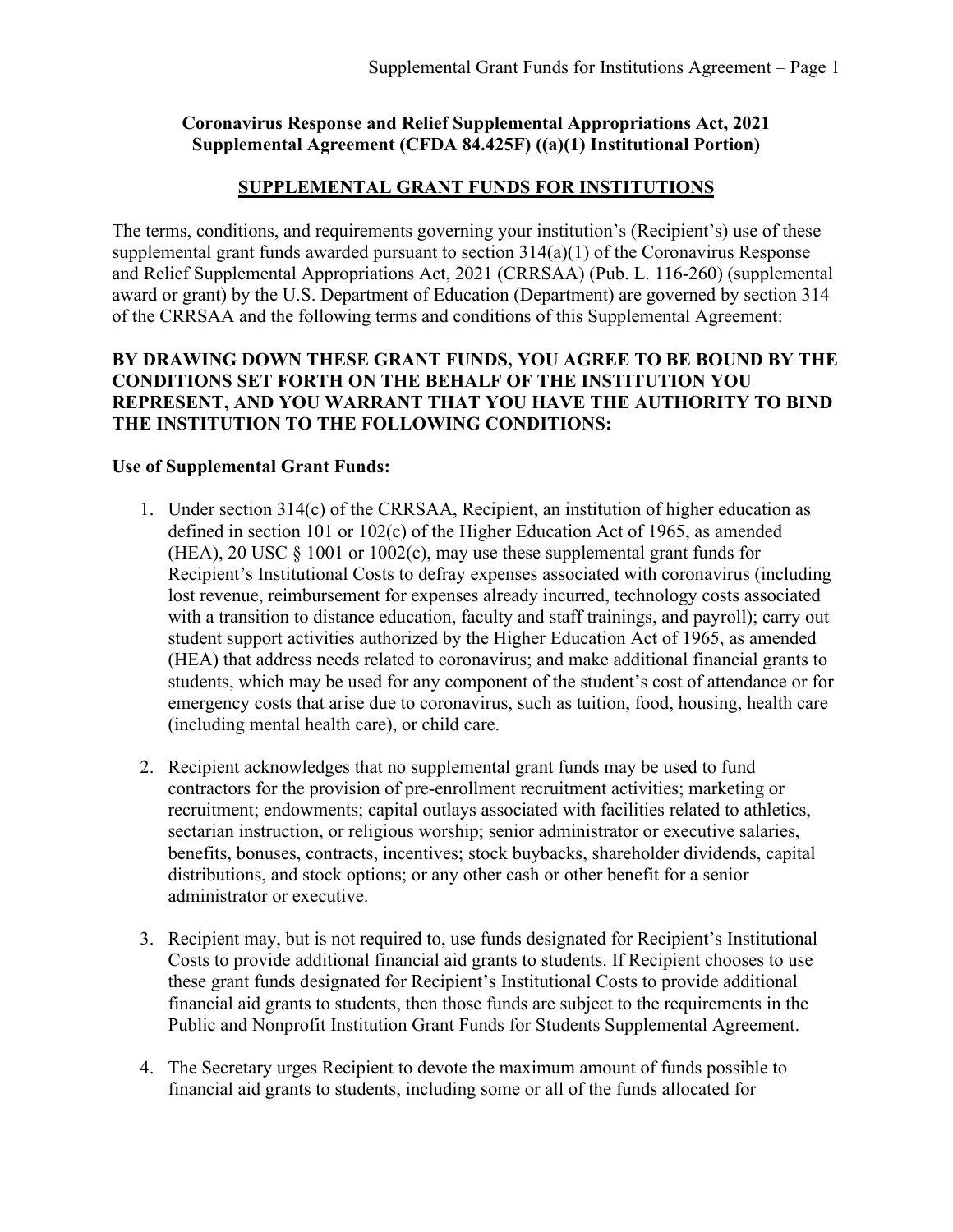Recipient's Institutional Costs. The Secretary urges Recipient to take strong measures to ensure that financial aid grants to students are made to the maximum extent possible.

- 5. Recipient must notify the Department within 30 days of making a determination that it is required to remit payment to the Internal Revenue Service for the excise tax paid on investment income of private colleges and universities under section 4968 of the Internal Revenue Code of 1986 for tax year 2019 via the Required Notification of Endowment Excise Tax Paid form provided as an attachment to this GAN, pursuant to section 314(d)(6) of the CRRSAA. Recipient acknowledges that if it was required to remit payment to the Internal Revenue Service for this excise tax paid, and if it is not an institution that has been designated as an eligible work college under HEA section 448, 20 USC § 1087-58:
	- a. Recipient must not draw down more than 50% of its total allocation received under CRRSAA section 314(a)(1) (combined Student Aid Portion and Institutional Portion grants under CFDAs 84.425E and 84.425F), unless a waiver of this condition has requested by Recipient and until approved by the Secretary under CRRSAA section 314(d)(6)(B).
	- b. Recipient must use its remaining available funds only for financial aid grants to students consistent with CRRSAA section  $314(c)(3)$ , or for sanitation, personal protective equipment, or other expenses associated with the general health and safety of the campus environment related to the qualifying emergency, unless a waiver of this condition has been requested by Recipient and until approved by the Secretary under CRRSAA section 314(d)(6)(B), and subject to other applicable requirements in section 314.

# **Grant Administration:**

- 6. Recipient acknowledges that consistent with 2 CFR § 200.305, it must minimize the time between drawing down funds from G5 and paying incurred obligations (liquidation). Recipient further acknowledges that if it draws down funds and does not pay the incurred obligations (liquidates) within 3 calendar days it may be subject to heightened scrutiny by the Department, Recipient's auditors, and/or the Department's Office of the Inspector General (OIG). Recipient further acknowledges that returning funds pursuant to mistakes in drawing down excessive grant funds in advance of need may also be subject to heightened scrutiny by the Department, Recipient's auditors, and/or the Department's OIG. Finally, Recipient acknowledges that it must maintain drawn down grant funds in an interest-bearing account, and any interest earned on all Federal grant funds above \$500 (all Federal grants together) during an institution's fiscal year must be returned (remitted) to the Federal government via a process described here: [https://www2.ed.gov/documents/funding-101/g5-returning-interest.pdf.](https://www2.ed.gov/documents/funding-101/g5-returning-interest.pdf)
- 7. Recipient may charge indirect costs to supplemental funds made available under this award consistent with its negotiated indirect cost rate agreement. If Recipient does not have a current negotiated indirect cost rate with its cognizant agency for indirect costs, it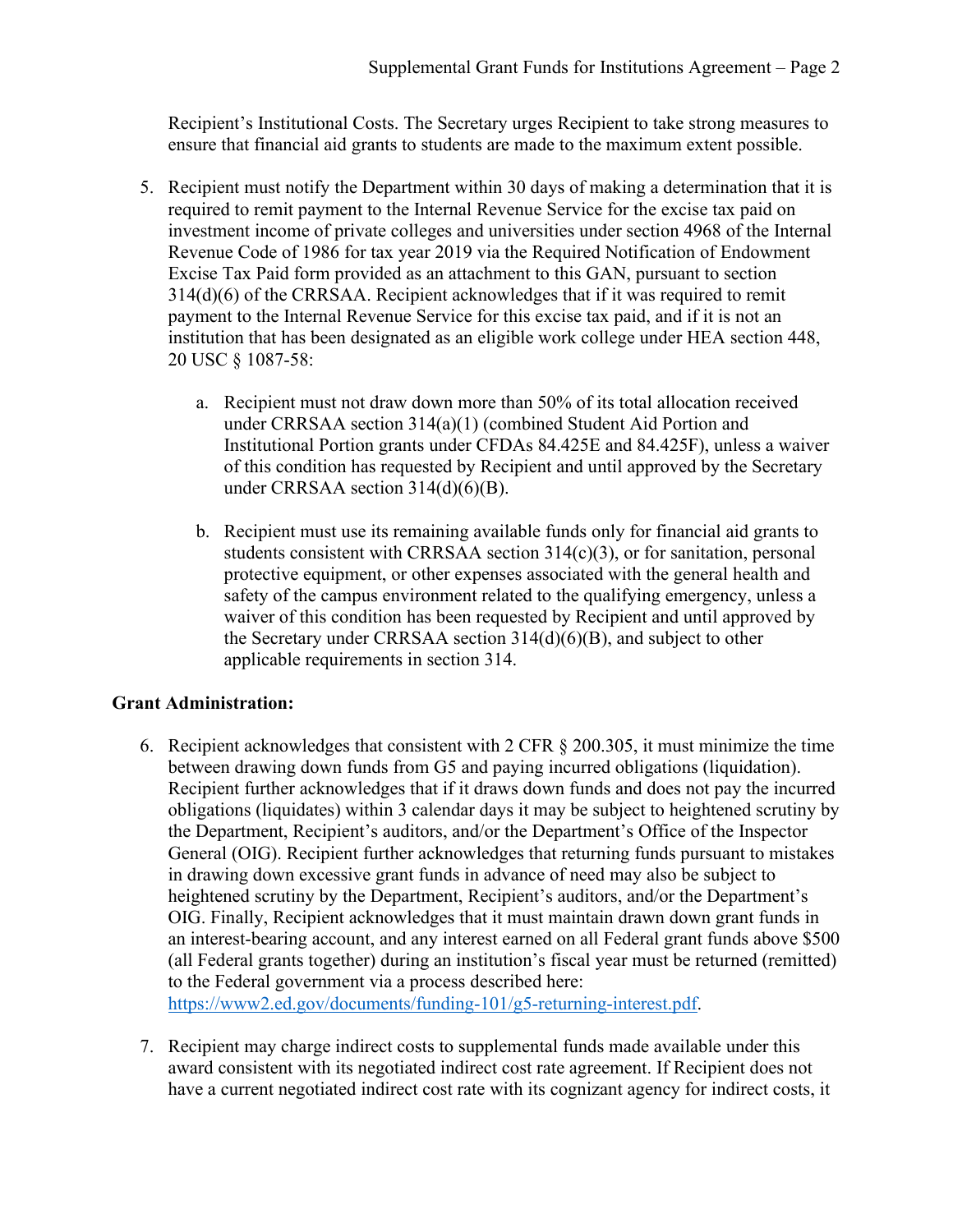may appropriately charge the *de minimis* rate of ten percent of Modified Total Direct Costs (MTDC). Recipient may also charge reasonable direct administrative costs to the supplemental funds made available under this award.

- 8. Recipient acknowledges that any obligation under this grant (pre-award costs pursuant to 2 CFR § 200.458) must have been incurred on or after December 27, 2020, the date of the enactment of the CRRSAA.
- 9. Recipient must promptly and to the greatest extent practicable expend all grant funds from this award within the one-year period of performance (2 CFR § 200.77) specified in Box 6 of this Grant Award Notification (GAN).
- 10. Recipient must, to the greatest extent practicable, continue to pay its employees and contractors during the period of any disruptions or closures related to coronavirus pursuant to section 315 of the CRRSAA.
- 11. Recipient acknowledges that its failure to draw down any amount of its supplemental grant funds within 90 days of the date of this supplemental award will constitute nonacceptance of the terms, conditions, and requirements of this Supplemental Agreement and of these supplemental grant funds. In such event, the Department, in its sole discretion, may choose to deobligate these supplemental grant funds or take other appropriate administrative action, up to and including terminating the grant award pursuant to 2 CFR § 200.340.

# **Reporting and Accountability:**

- 12. Recipient must promptly and timely report to the Department on the use of funds no later than 6 months after the date of this supplemental award in a manner to be specified by the Secretary pursuant to section 314(e) of the CRRSAA. Recipient must also promptly and timely provide a detailed accounting of the use of funds provided by this supplemental award in such manner and with such subsequent frequency as the Secretary may require. Recipient will comply with any other applicable reporting requirements including those in Section 15011(b)(2) of Division B of the CARES Act. Recipient acknowledges the Department may require additional or more frequent reporting to be specified by the Secretary.
- 13. Recipient must comply with all requirements of the Single Audit Act Amendments of 1996, 31 USC § 7501, et seq. (Single Audit Act) and all applicable auditing standards. Considering that the HEERF grant program is a new program not previously audited or subjected to Department oversight, and the inherent risk that comes with a new program, the Department strongly suggests that the HEERF grant program be audited as a major program in the first fiscal year(s) that the institution received a HEERF grant.
- 14. Recipient acknowledges it is under a continuing affirmative duty to inform the Department if Recipient is to close or terminate operations as an institution or merge with another institution. In such cases, Recipient must promptly notify in writing the assigned